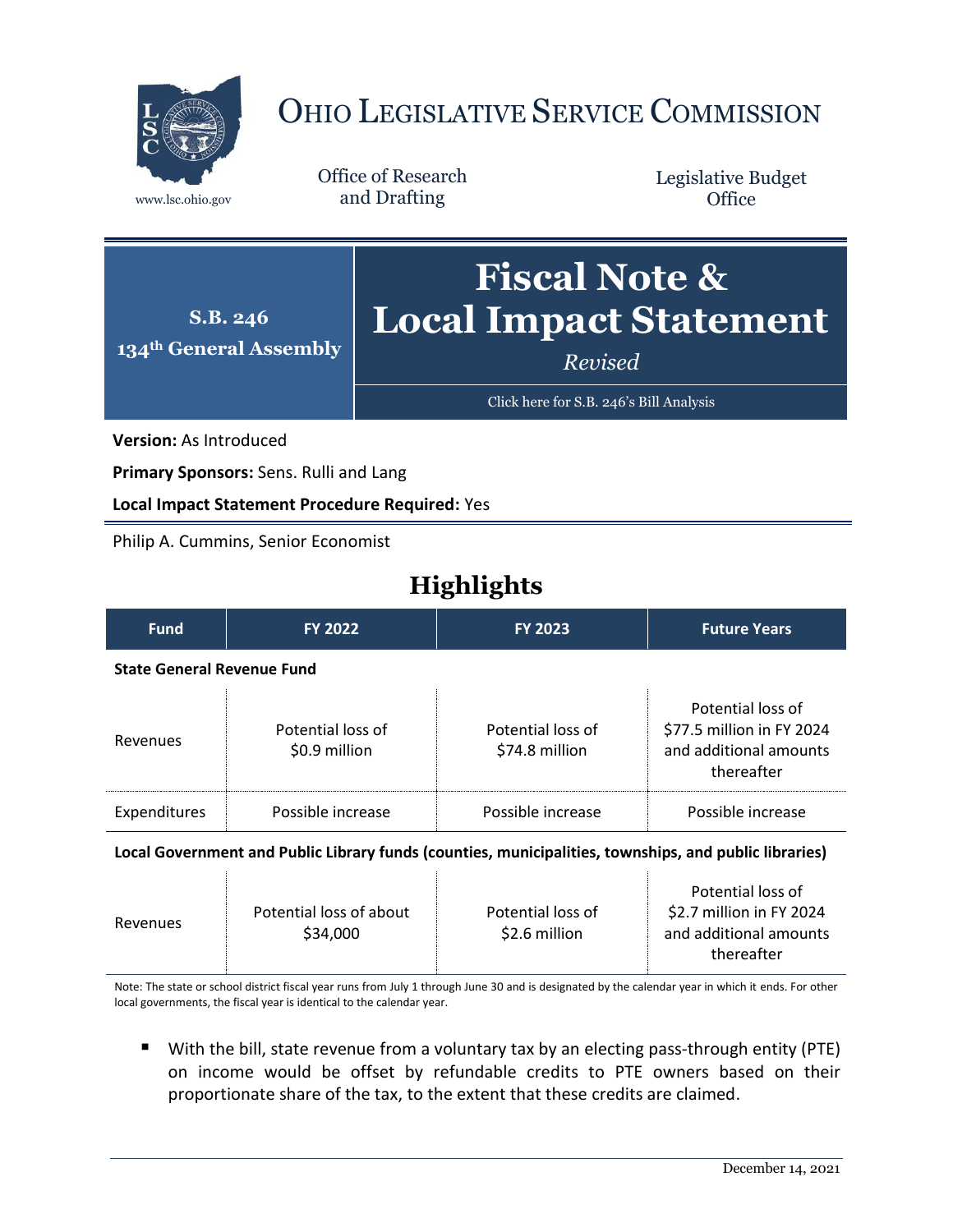- Estimated revenue losses to the state stem from reductions in tax rates, from 3.99% for income reported on Form IT-4708 to 3% with the bill, for taxpayers that do not claim the refundable credits. In addition, a one-time loss results from expected changes in the timing of payments. Estimates shown in the table above are from the Department of Taxation (TAX).
- To the extent that GRF tax revenue is reduced, revenue sharing through the Local Government Fund (LGF, Fund 7069) and the Public Library Fund (PLF, Fund 7065) would also be lowered.
- TAX may incur added expenses to administer the new tax and associated credits.

# **Detailed Analysis**

Pass-through entities (PTEs) include S corporations, partnerships, and limited liability companies. PTEs generally share the characteristic of "passing through" tax liability to their owners, thereby taxing income only at the owner level and avoiding taxation at both the entity and owner levels. The bill levies a tax on income of a PTE apportioned to Ohio at a rate of 5% for taxable years beginning in 2022 and 3% for taxable years thereafter, but only if that entity elects to become subject to the tax. All tax revenue from the new tax would be credited to the GRF. An owner of an interest in the PTE would be authorized to claim a refundable credit against the owner's Ohio income tax liability equal to the owner's proportionate share of the tax paid by the PTE.

The bill is a response to a provision of the 2017 federal Tax Cuts and Jobs Act, which limited the amount of state or local income or general sales tax (SALT) that a federal income taxpayer could deduct to \$10,000 (for married taxpayers filing separately, \$5,000). Under an Internal Revenue Service determination, taxes paid by a PTE are not taken into account for federal income tax purposes in applying the SALT deduction limitation to an individual who is a partner or owner of the PTE.<sup>1</sup>

## **Taxpayer behavior**

PTEs subject to Ohio law are required to withhold tax on the proportionate share of income to nonresident owners. The nonresident investors are entitled to refundable credits based on the amounts of this withholding tax paid by the PTEs, which they can apply against Ohio income taxes due from them on this income. Alternatively, if withholding taxes paid on their behalf by the PTE equal or exceed the Ohio income taxes that they owe, the nonresident owners need not file Ohio returns. 2

Every year, withholding tax paid by PTEs exceeds refundable credits claimed. The amount of unclaimed credits is sizable. Various reasons may account for out-of-state taxpayers not claiming all credits to which they are entitled. The specific reasons that account for the large amounts not claimed are uncertain. One explanation is that in states with income taxes that allow an offset against taxes owed for taxes paid to other states, savings on Ohio income taxes may result in smaller offsets against those states' taxes. Calculations of these offsets are complex, as

 $\overline{a}$ 

 $1$  Notice 2020-75.

 $<sup>2</sup>$  More precisely, if total allowed credits equal or exceed taxes otherwise due, no return is required.</sup>